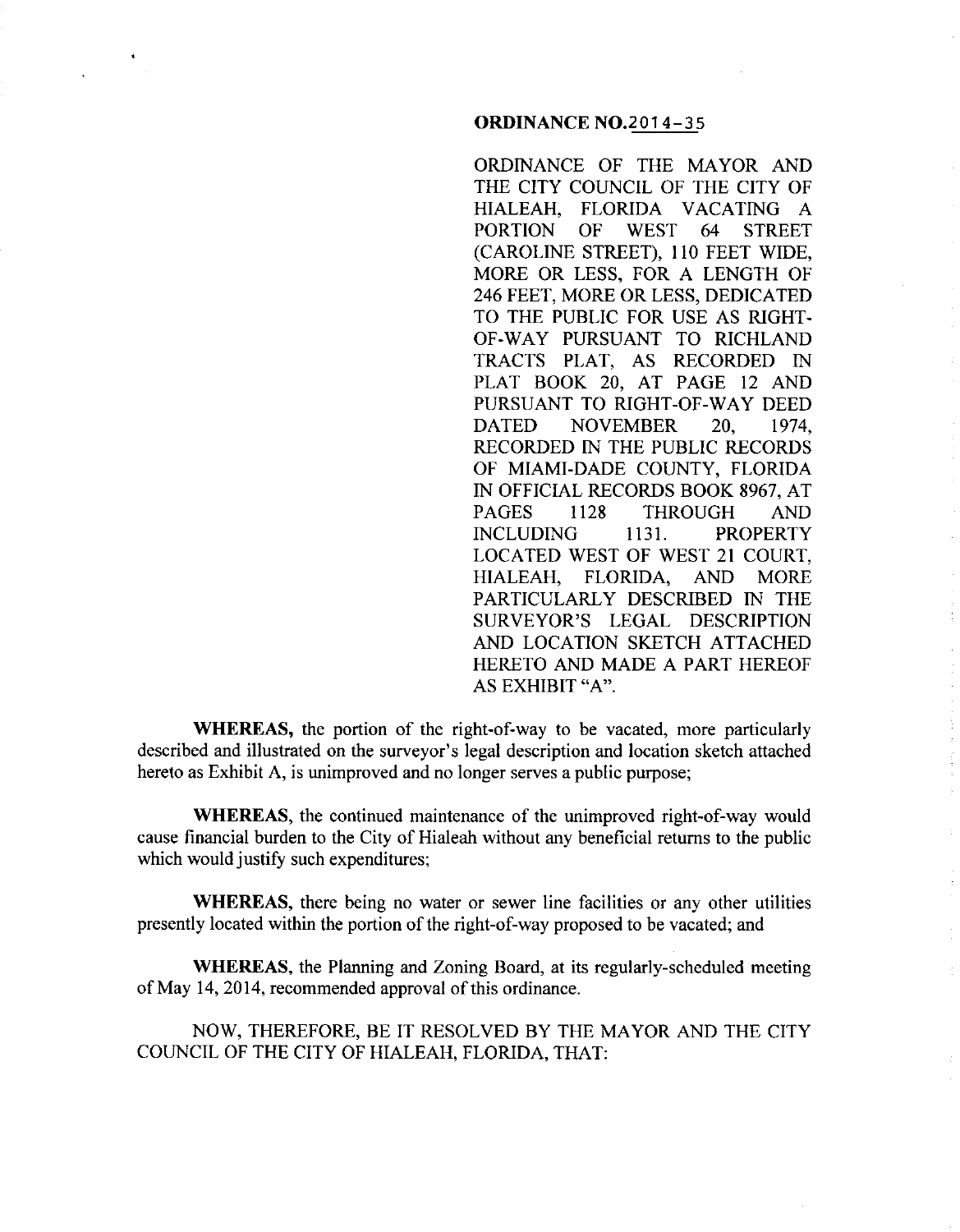## ORDINANCE NO. 2014-35 Page 2

**Section 1:**  The City of Hialeah, Florida hereby vacate a portion of West 64 Street (Caroline Street), 110 feet wide, more or less, for a length of 246 feet, more or less, dedicated to the public for use as right-of-way pursuant to Richland Tracts Plat, as recorded in Plat Book 20, at Page 12 and pursuant to right-of-way deed dated November 20, 1974, recorded in the Public Records of Miami-Dade County, Florida in Official Records Book 8967, at Pages 1128 through and including 1131. The Property is located to the west of West 21 court, Hialeah, Florida. The portion of the right-of-way to be vacated is more particularly described in the surveyor's legal description and location sketch attached hereto and made a part hereof as Exhibit A.

|         | PASSED AND ADOPTED this 10 day of<br><u>/June</u>           | , 2014. |
|---------|-------------------------------------------------------------|---------|
|         |                                                             |         |
|         | Isis Garcia Martingz<br>Council President                   |         |
| Attest: | Approved on this $\prod$ day of JU\Q                        | , 2014. |
|         | Marbelys Fatjo, Acting City Clerk<br>Mayor Carlos Hernandez |         |
|         |                                                             |         |

as to form and legal sufficiency: Approreed

Brav<sub>b</sub>, Acting City Attorney  $L$ orlenal $H$ islation\2014-ordiances\extensionwest64street-west21court.rowvacation.docx s:\leb\

Ordinance was adopted by a (7-0) unanimous vote with Councilmembers, Caragol, Casals-Muñoz, Cue-Fuente, **Garcia-Martinez, Gonzalez, Hernandez and Lozano voting "Yes".**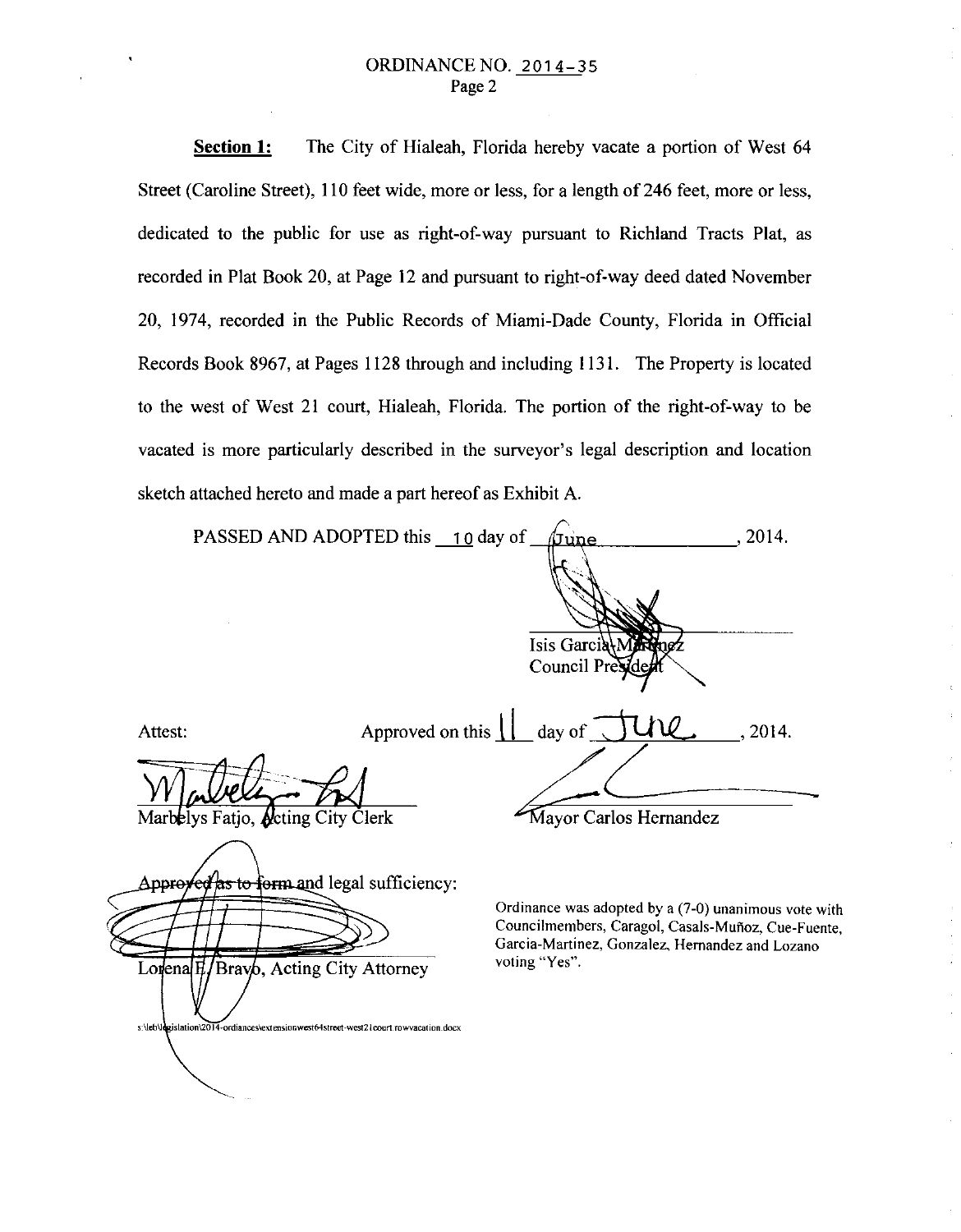## **EXHIBIT A**

## **LEGAL DESCRIPTION**

That portion of West 64 Street (Caroline Street) per RICHLAND TRACTS, Plat Book 20, at Page 12 and also per Right-of-Way dedication recorded in Official Records Book 8967, at Page 1128, all of the Public Records of Miami-Dade County, Florida. Lying and being in Section 34, Township 52 South, Range 40 East, City of Hialeah, Miami-Dade County, Florida. Being more particularly described as follows:

Begin at the Southwest comer of Tract A, Plat Book 128 at Page 90, Public Records of Miami-Dade County, Florida; the following two (2) courses being along the south line of said Tract A; (1) thence North  $89^{\circ}37'42''$  East for 244.18 feet to a point of curvature; (2) thence Northeasterly along a 25 foot radius curve leading to the left through a central angle of 92°14'33" for an arc distance of 40.25 feet; thence South 02°37'20" East along the West Right-of-Way line of West 21 Court for 110.10 feet to a point on a circular curve whose radius point bears south 87°25'14" West; the following two (2) courses being along the South Right -of-Way line of West 64 Street as recorded in said Official Records Book 8967 at page 1128 of the Public Records of Miami-Dade County; (I) thence Northwesterly along a 25 foot radius curve leading to the left through a central angle of 87°47'32" for and arc distance of 38.31 feet to a point of tangency; (2) thence South 89°37'42" West for 246.20 feet to a point on the West line of said Lot 12, Block I of RICHLAND TRACTS; thence North 02°34'07" West for 60.04 feet to the Point of Beginning.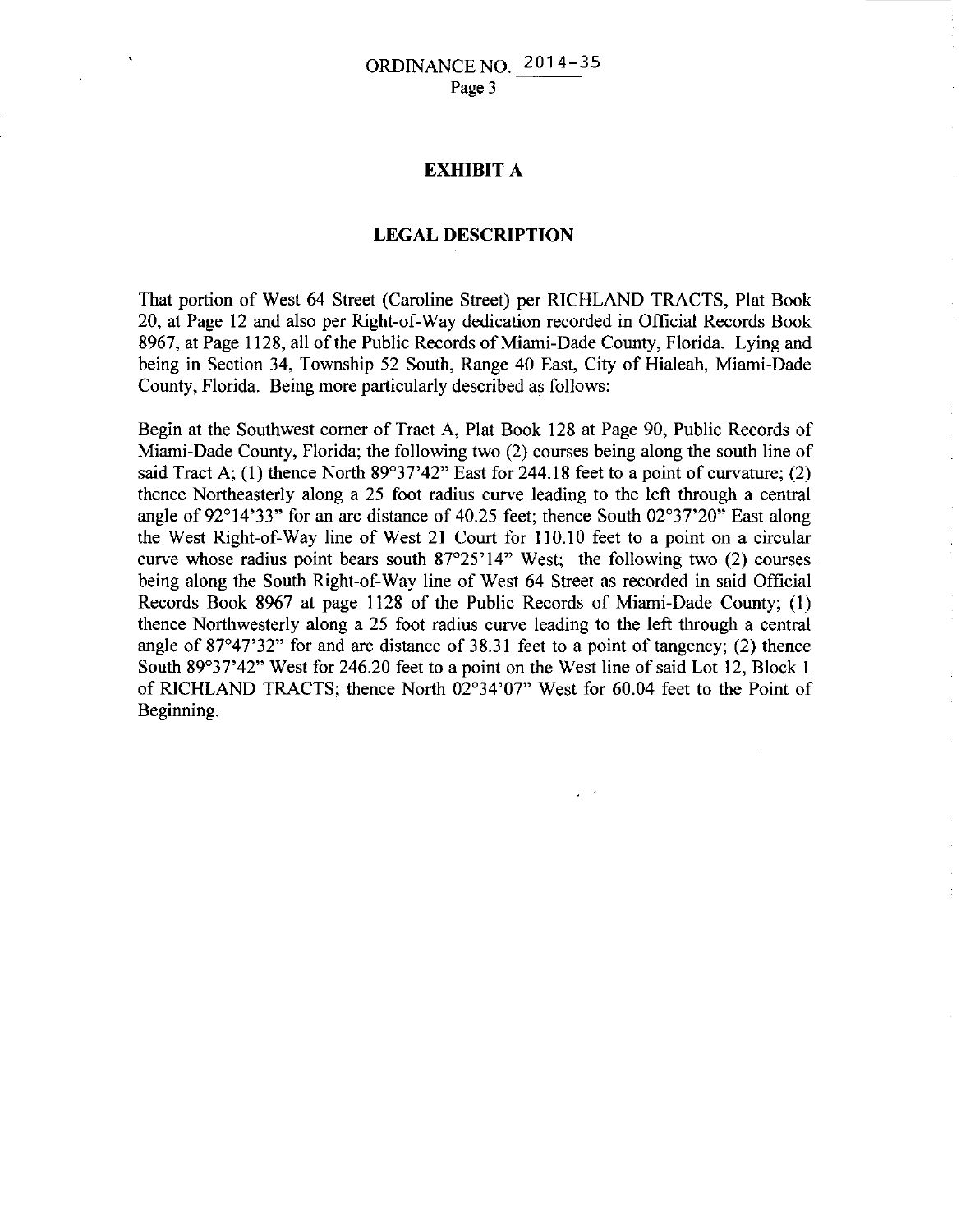